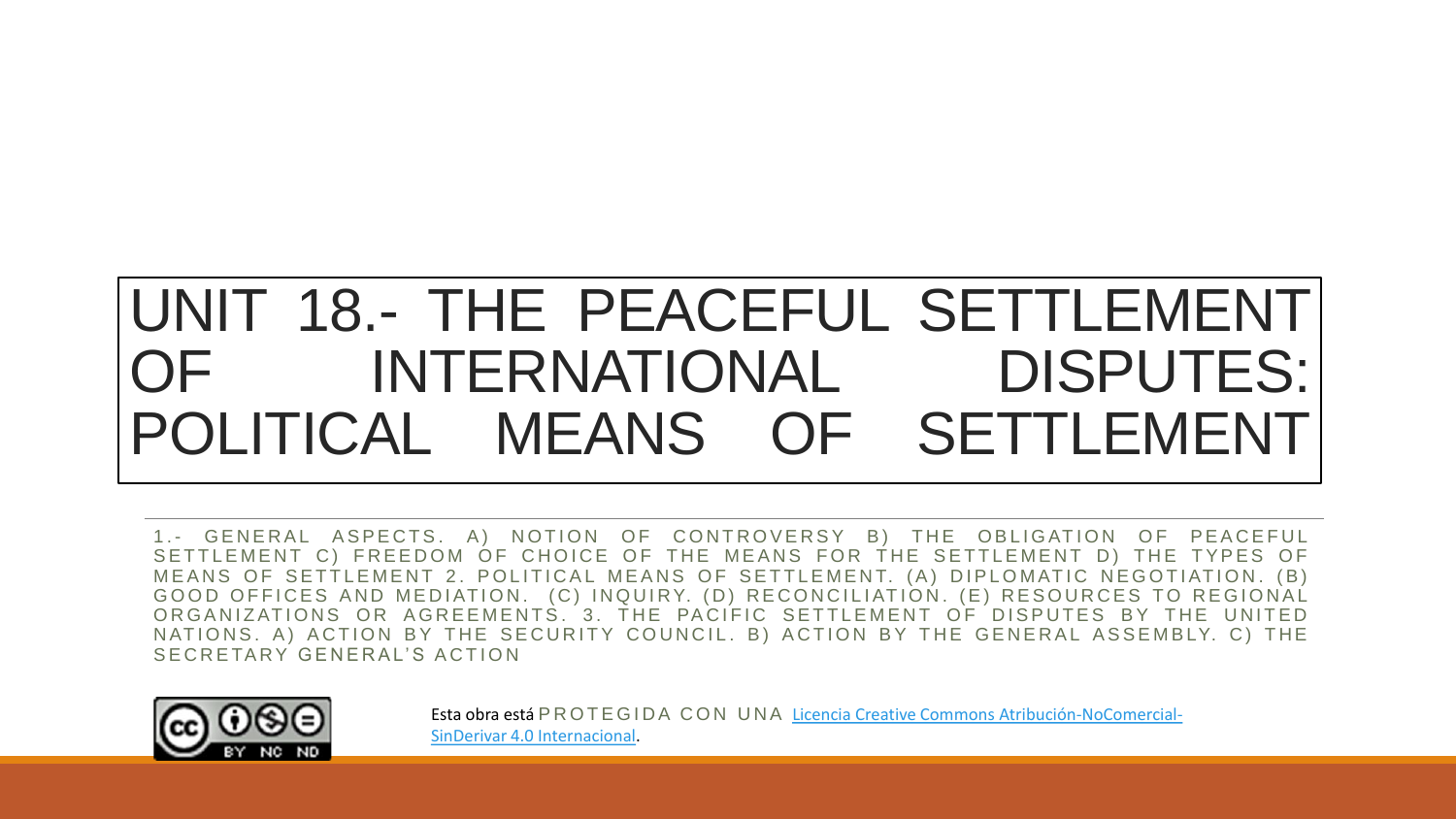# 1.- General aspects

- ➢ Conflict situations often arise in international relations: "alarms", "tensions", "conflicts", "crises", etc.,
	- ❖ element of destabilization and can compromise the maintenance of international peace and security.
	- ❖ can also affect specific parties that are confronted with each other because of a divergence that has reached a critical point.

➢ Properly speaking: international "controversies" (international disputes; *différends internationaux*).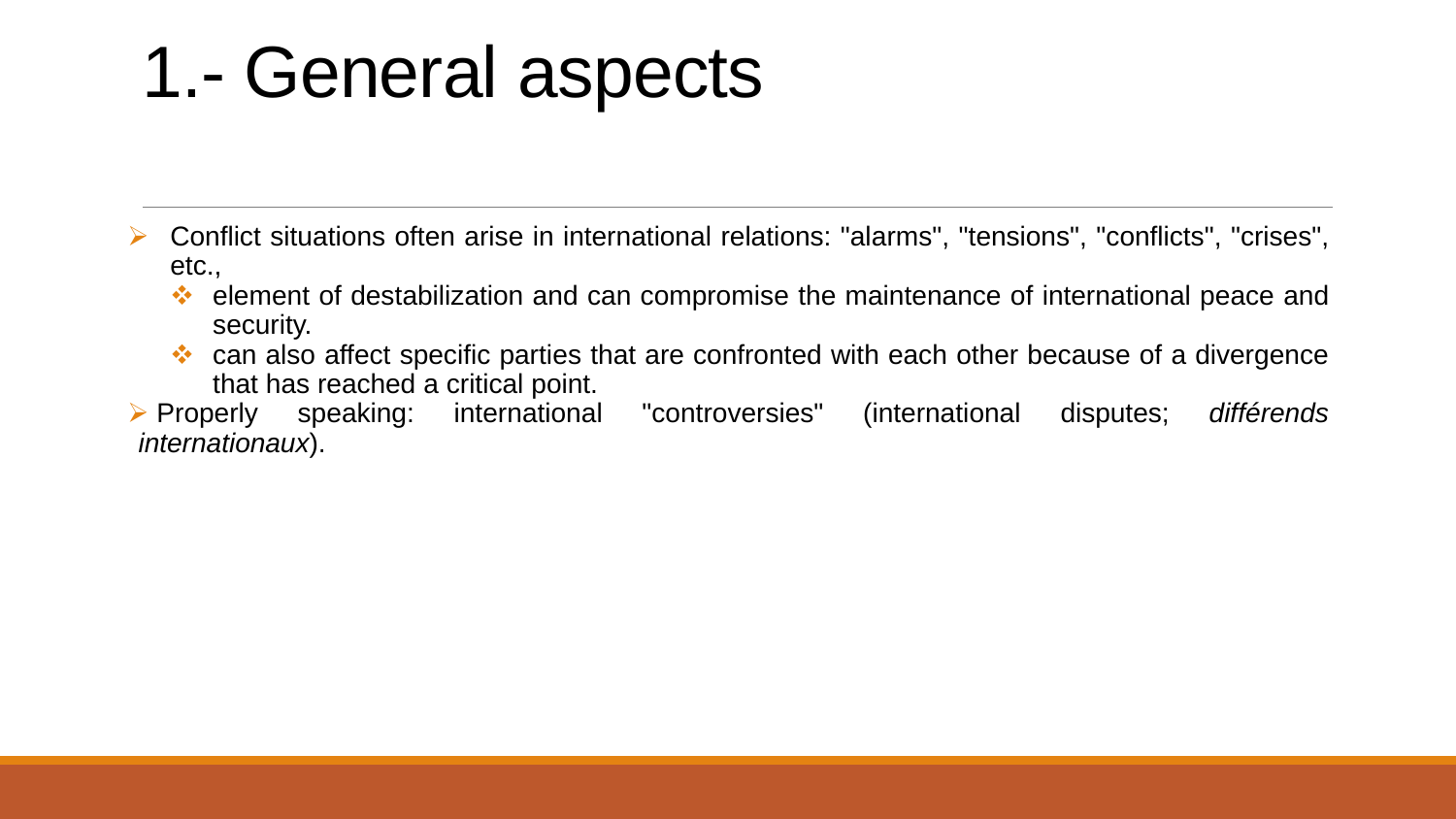# *a) Notion of controversy*

 $\triangleright$  Classic definition:

- ❖ PCIJ Judgment 26/3/1925, concerning the case of the Mavrommatis concessions in Palestine (Greece v. United Kingdom): *"a dispute is a disagreement on a point of law or fact, a contradiction, an opposition of legal theses or interests between two persons."*
- ➢ Currently: adding that the disagreement in question must arise between subjects of international law (States and international organizations) and be expressed in an objective and externalized form.
	- ❖ ICJ "for a dispute to exist it must be shown that the claim of one party is confronted by the manifest opposition of the other party".
- ➢ Traditionally, doctrine has traditionally distinguished between:
	- ❖ Legal disputes (art. 36,2 ICJ Statute) "disputes concerning : a) the interpretation of a treaty; b) any question of IL; c) the existence of any fact which, if established, would constitute a breach of an international obligation; d) the nature or extent of the reparation to be made for the breach of an international obligation, which are capable of settlement "by application of the principles and rules of IL".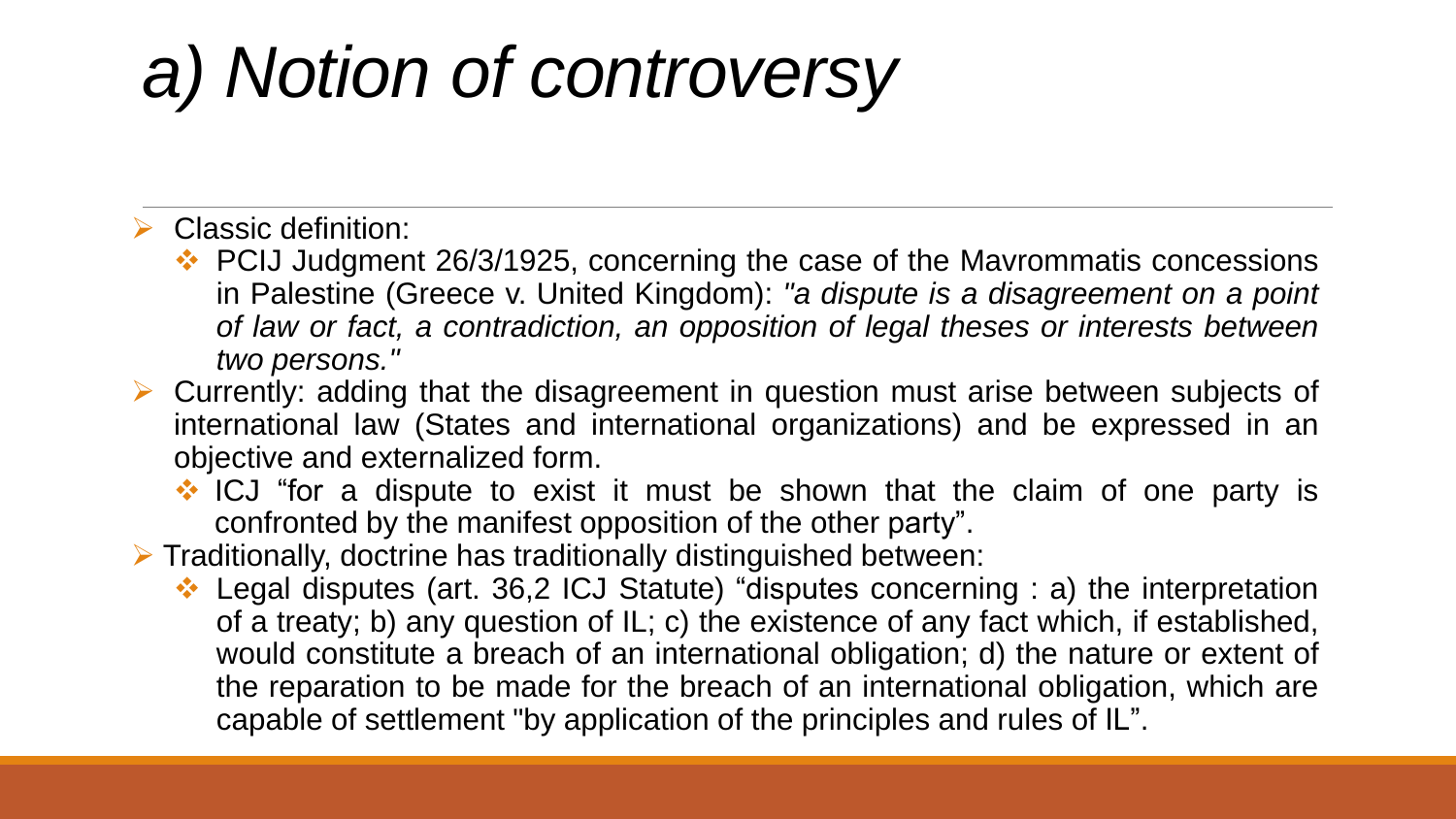- legal disputes should be settled by jurisdictional means, i.e. by recourse to arbitration or judicial settlement.
- ❖ Non-legal (or political) disputes: disputes other than those listed above, i.e., those that cannot be settled by the application of international law. Resolution through recourse to political means of settlement (diplomatic negotiation, good offices, etc.).
	- $\checkmark$  Disputes in which what is sought is a change in the law in force.
	- $\checkmark$  Disputes in which the parties consider that their interests are not susceptible of being adequately protected by taking into account only the existing legal rules.
- $\triangleright$  In any case, the distinction between legal and non-legal or political disputes is essentially relative:

❖ All international disputes have legal aspects and political aspects.

**---**decisive: attitude of the disputing States and their willingness to classify it in one way or another and thus to submit it to a political or legal means of settlement.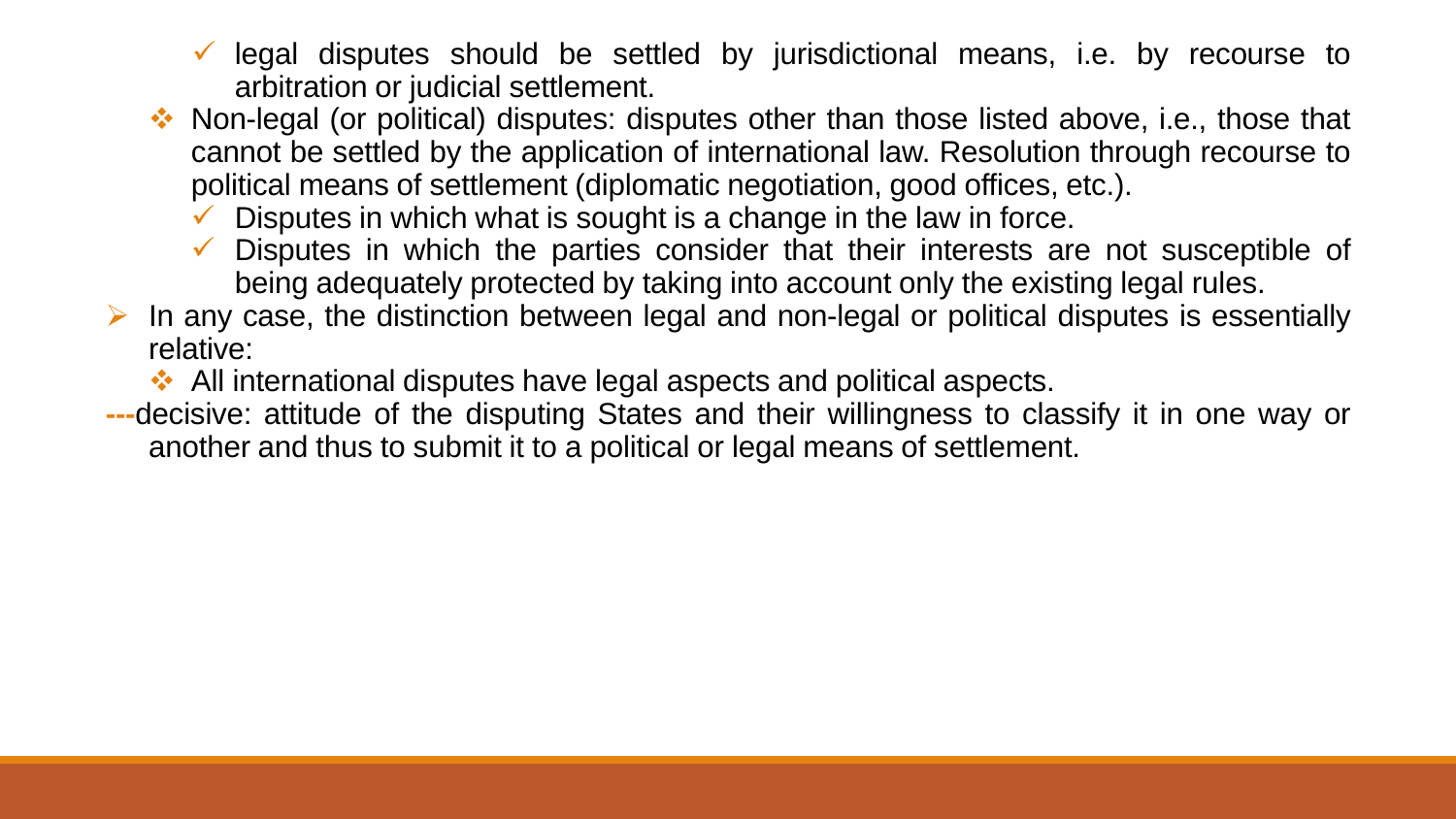# *b) Obligation of peaceful settlement*

➢ End of XIX Century: peace through law and limiting recourse to war.

- ❖ The Hague Peace Conferences of 1899 and 1907: Convention for the Peaceful Settlement of International Disputes of October 18, 1907.
- ➢ End WWI: LoN
	- ❖ commitments for the peaceful settlement of disputes and the limitation of recourse to war.
	- ❖ 1928: General Treaty for the Renunciation of War (Briand-Kellog Pact) the settlement of their differences, whatever their origin or nature, should be sought only by peaceful means (Article 2)".

#### ➢ End WWII creation of UNO 1945:

- ❖ Article 1 of the Charter: "to maintain international peace and security, and to that end ... to bring about by peaceful means, and in conformity with the principles of justice and international law, adjustment or settlement of international disputes or situations which might lead to a breach of the peace".
- ❖ Article 2: prohibition of the use of force (par. 4) and the peaceful settlement of disputes (par. 3)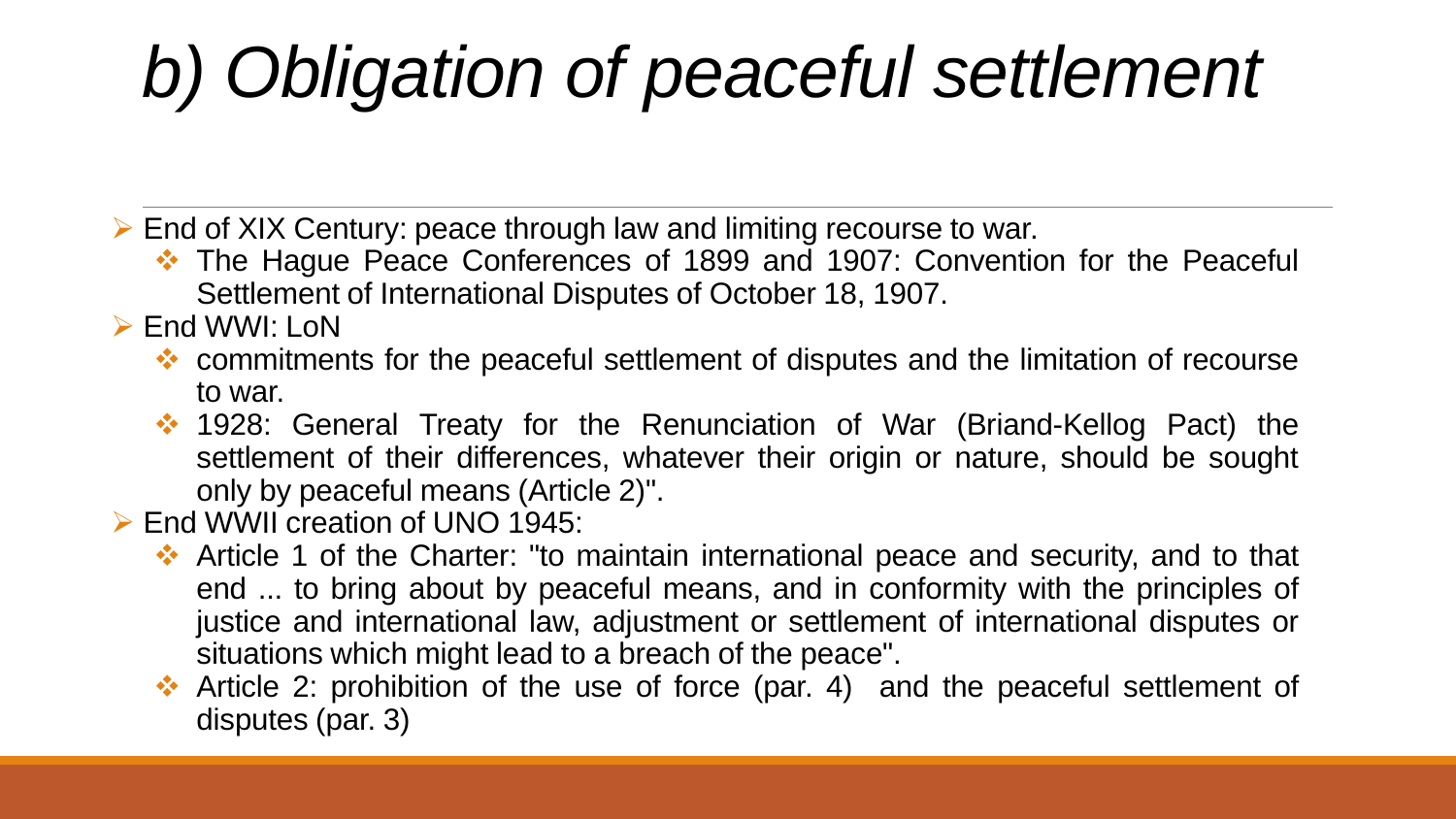- Chapter VI of the Charter: Scope of the obligation of peaceful settlement of disputes (Articles 33 to 37).
	- Further developed by:
		- o General Assembly Resolution 2625 (XXV) of 24 October 1970, Declaration on Principles of International Law concerning Friendly Relations and Cooperation among States in accordance with the Charter of the United Nations;
		- o General Assembly Resolution A/37/10 of 15 November 1982, Manila Declaration on the Peaceful Settlement of International Disputes,
		- o General Assembly Resolution A/43/51 of 5 December 1988, Declaration on the Prevention and Elimination of Disputes and Situations Which May Endanger the Maintenance of International Peace and Security and on the Role of the United Nations in this Field.
- ➢ ICJ Case law:
	- ❖ The principle of the peaceful settlement of international disputes is complementary to the principle prohibiting the threat or use of force.
	- ❖ Is a rule of customary law whose observance is essential in today's world.
	- ❖ The obligations of the Charter relating to the peaceful settlement of disputes are "manifestly peremptory" in character .
- $\triangleright$  Characteristics of the obligation:
	- ❖ It is limited to disputes "the continuance of which is likely to endanger the maintenance of international peace and security" (Art. 33, 1 of the Charter).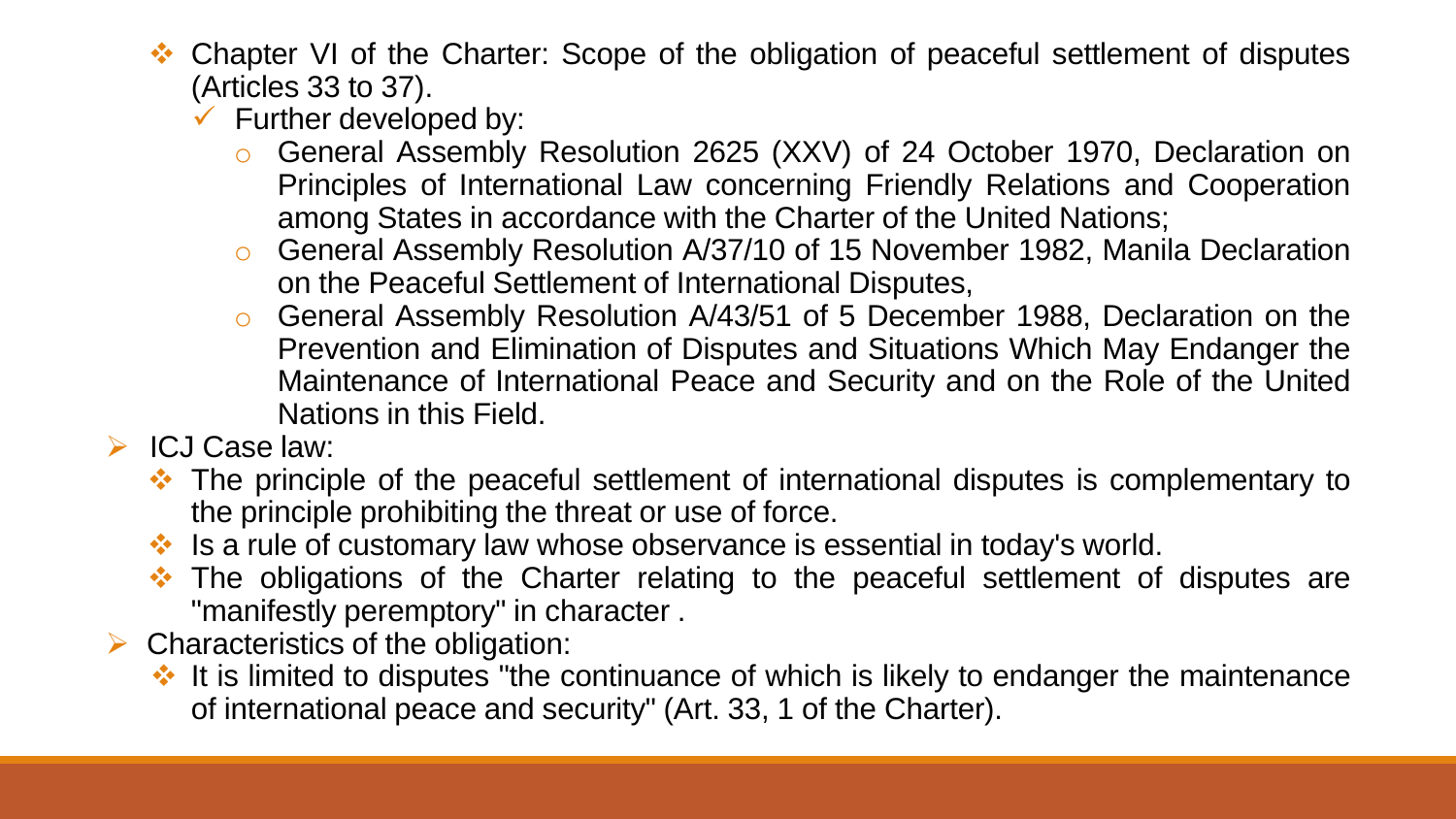- ❖ This obligation does not apply to purely internal conflicts in which no other subjects of international law are involved, insofar as they do not affect international peace and security.
- ❖ The obligation of peaceful settlement of international disputes constitutes an obligation of conduct and not an obligation of result
- ❖ In seeking such settlement, the States parties to the dispute must:
	- $\checkmark$  refrain "from any action which might aggravate the situation in a manner likely to endanger the maintenance of international peace and security and shall act in conformity with the purposes and principles of the United Nations" (Resolution 2625  $(XXV)$ .
	- $\checkmark$  "continue to respect in their mutual relations the obligations incumbent upon them by virtue of the fundamental principles of international law concerning the sovereignty, independence and territorial integrity of States, as well as the other generally recognized principles and rules of international law" (Manila Declaration).
	- $\checkmark$  In the event of failure to reach a solution by one of the above-mentioned peaceful means, "to continue to seek settlement of the dispute by other peaceful means agreed upon by them" (Resolution 2625 (XXV).
	- $\checkmark$  "neither the existence of a dispute nor the failure of a procedure for the peaceful settlement of a dispute authorizes the parties to the dispute to resort to the threat or use of force" (Manila Declaration).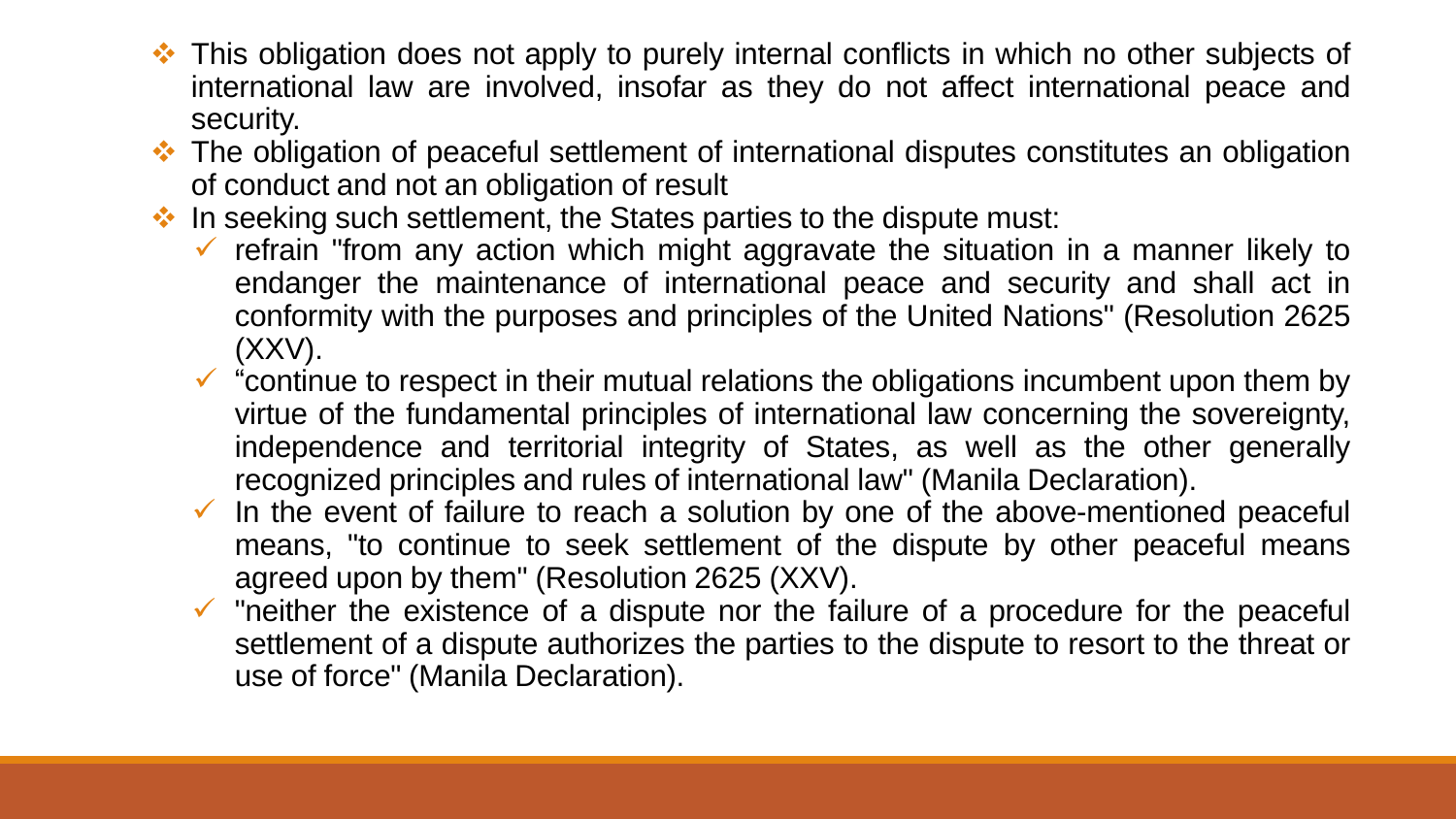#### *c) Freedom of choice of the peaceful means of settlement*

- ➢The obligation of peaceful settlement is counterbalanced by the principle of free choice of the means or procedures of settlement to be used in each case: corollary of the sovereign equality of States.
- ➢Art 33 UN Charter and GAResolution 2625 (XXV) list most of the procedures or means of peaceful settlement: negotiation, inquiry, mediation, conciliation, arbitration, judicial settlement, recourse to regional bodies, agreements or systems or other peaceful means of their choice. The 1982 Manila Declaration also includes good offices.
- ➢States are free to decide on the means to be applied in a given case, and may choose any of those listed in the above texts, combine them at their discretion or choose any other peaceful means freely devised by them. BUT CONSENT is indispensable: it may occur either:
	- ❖ once the dispute has crystallized (ex post choice)
	- ❖ have been established beforehand by any means expressive of the consent of the parties thereto (ex ante choice) by the conclusion of general treaties of pacific settlement, or of regional or bilateral agreements.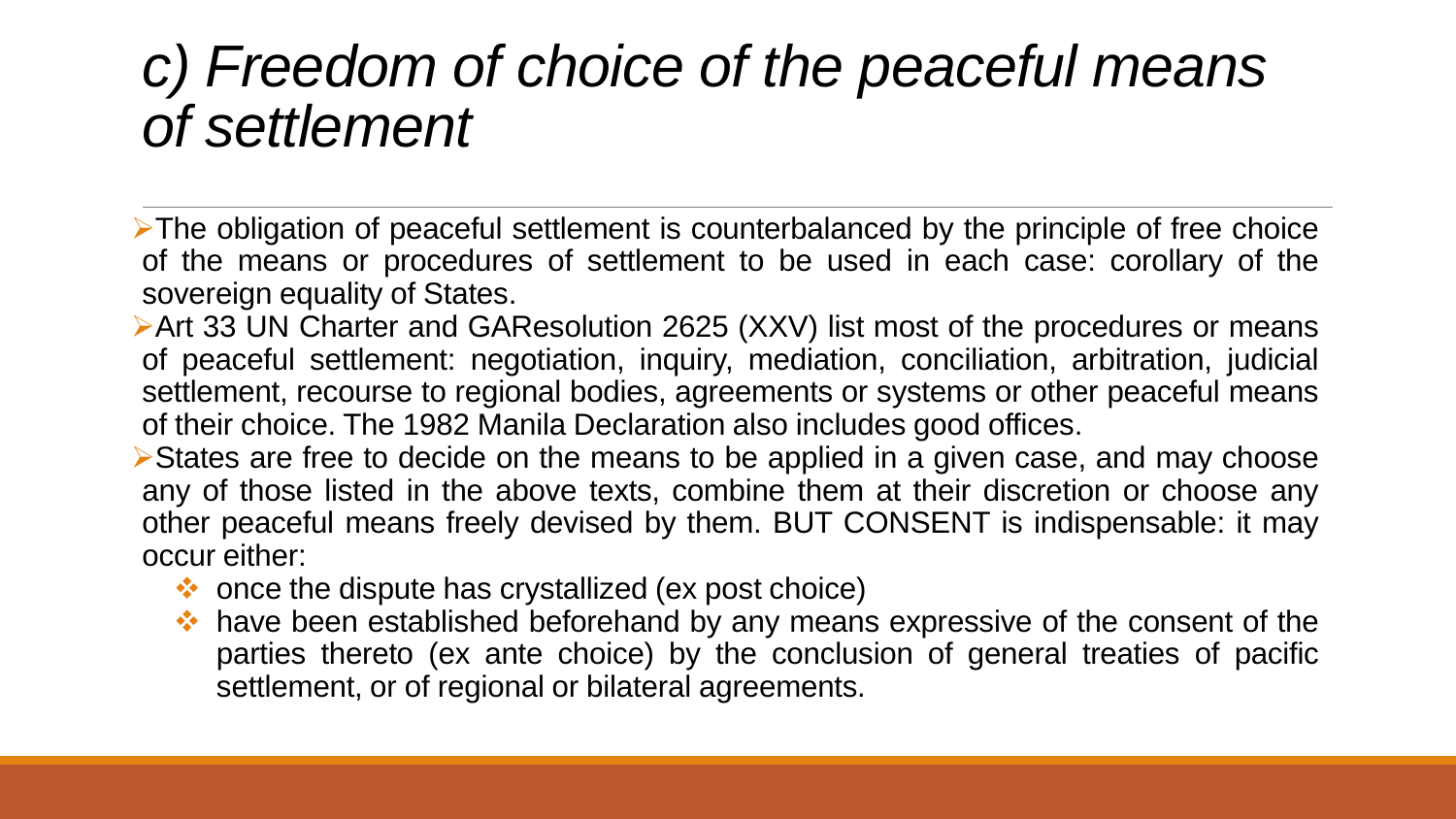#### *d) Types of means or procedures for peaceful settlement*

➢Traditional classification (art. 33 Charter-open list):

- ❖ Political or diplomatic procedures: negotiation, good offices, mediation, investigation, conciliation, recourse to regional bodies, agreements or systems or any others that the Parties accept.
	- $\checkmark$  Solutions need not be based exclusively on legal considerations.
	- $\checkmark$  Results are not in principle binding on the parties.
- ❖ Legal or jurisdictional procedures: arbitration and judicial settlement.
	- ✓ Submission to an impartial third party who issues a binding decision based on law.
	- $\checkmark$  Solution based in IL (unless authorization of ex aequo et bono).
- ❖ Other peaceful means.

➢ Practice shows that there may also be combinations of these or recourse to different procedures.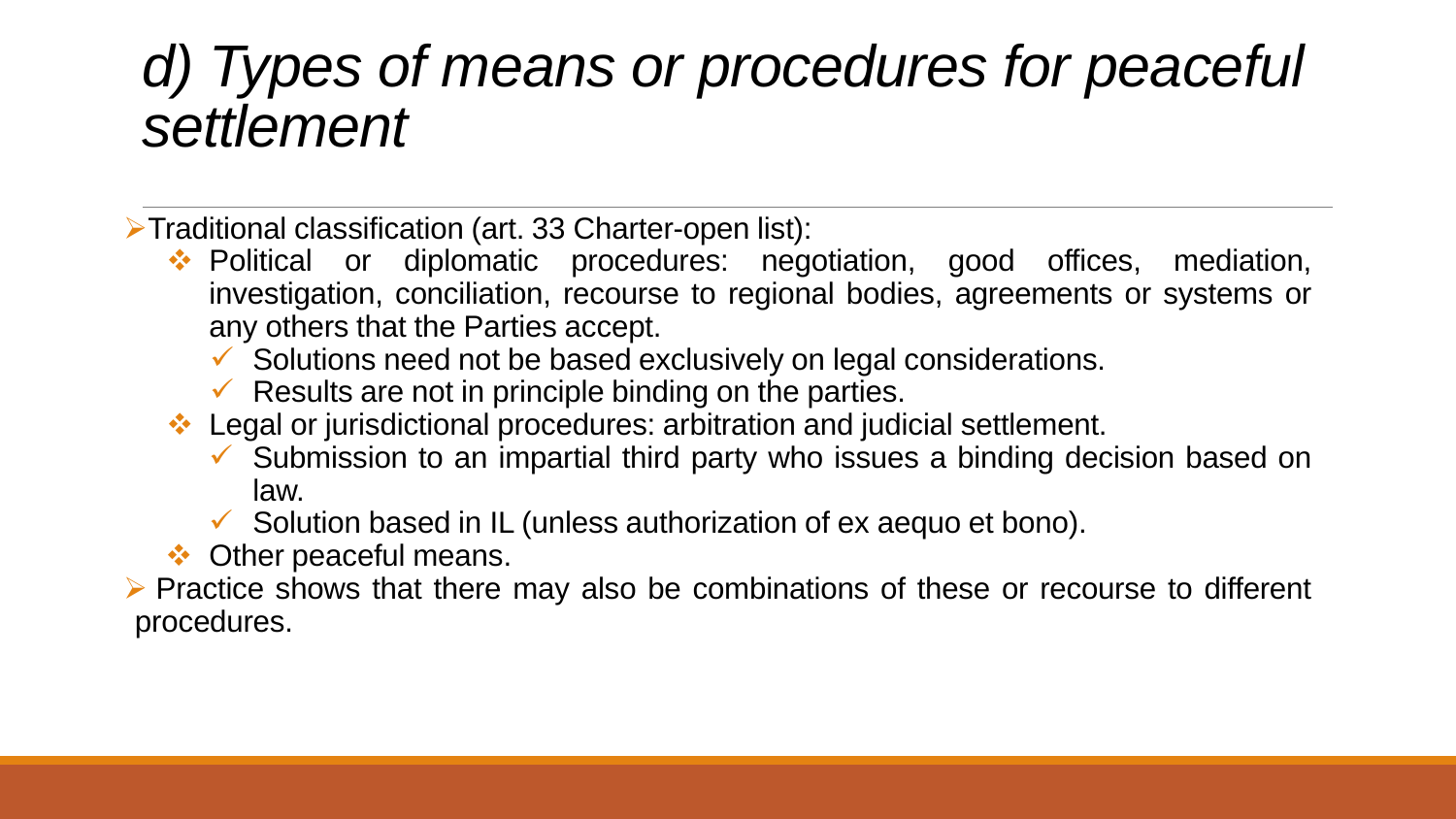### 2. Political means of peaceful settlement a) Diplomatic negotiation

#### ➢Negotiation: essence of diplomacy.

- ❖ Context of the peaceful settlement of disputes: flexible means of dispute settlement in which the settlement is attempted directly by the parties concerned, without the intervention of a third party.
	- $\checkmark$  self-composition or self-settlement procedure.
	- $\checkmark$  Discretion, flexibility, immediacy and ability to be applied to any type of international dispute.
	- $\checkmark$  Usually: first form of settlement. BUT: no rule of prior exhaustion as condition for applying other means.

#### ➢The Manila Declaration:

❖ States must conduct themselves in such a way as to make the negotiation meaningful, so that a settlement acceptable to the parties can be reached rapidly: manifestation of the requirement of good faith.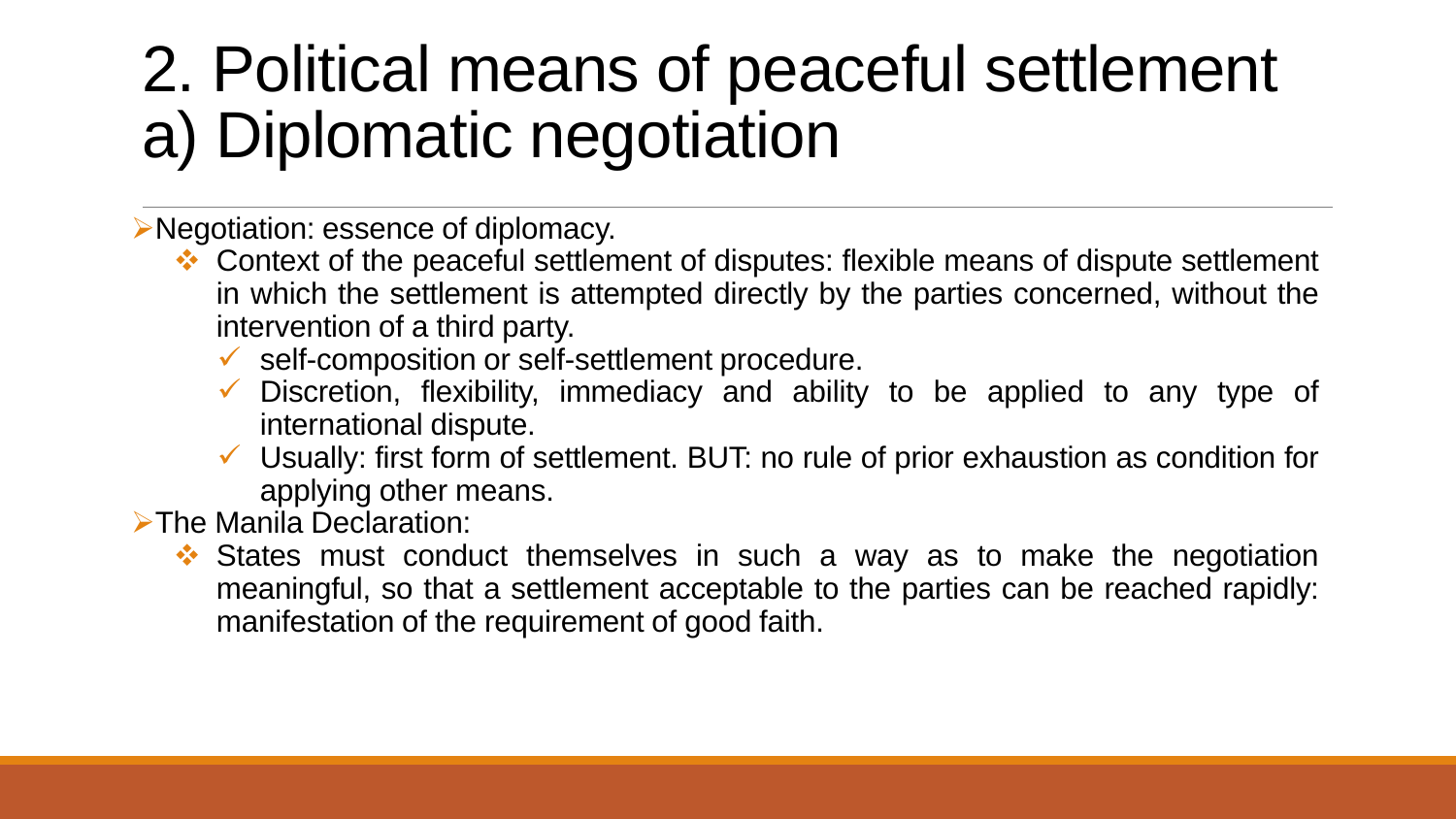## *b) Good offices and mediation*

➢Procedures involving the intervention of a third party to facilitate the settlement of the dispute when relations between the parties are strained or have broken down.

❖ Very similar means: degree of intensity of the intervention.

#### ➢**Good offices:**

- ❖ Action of a third party in an attempt to bring the parties to the dispute closer together, but without providing its own point of view on the dispute.
- ❖ Very modest intervention aimed at facilitating the parties to enter into negotiations with a view to settling the dispute between them.
- ❖ May be exercised by a friendly State, by an international organization (or a senior official or agent thereof) or by an eminent person, either on his own initiative or at the request of the parties to the dispute.
- ❖ Informal.
- ➢ **Mediation:**
	- ❖ Action of a third party (State, International Organization, personality of recognized authority) to conciliate the claims of the parties in conflict, assuming greater protagonism than in good offices.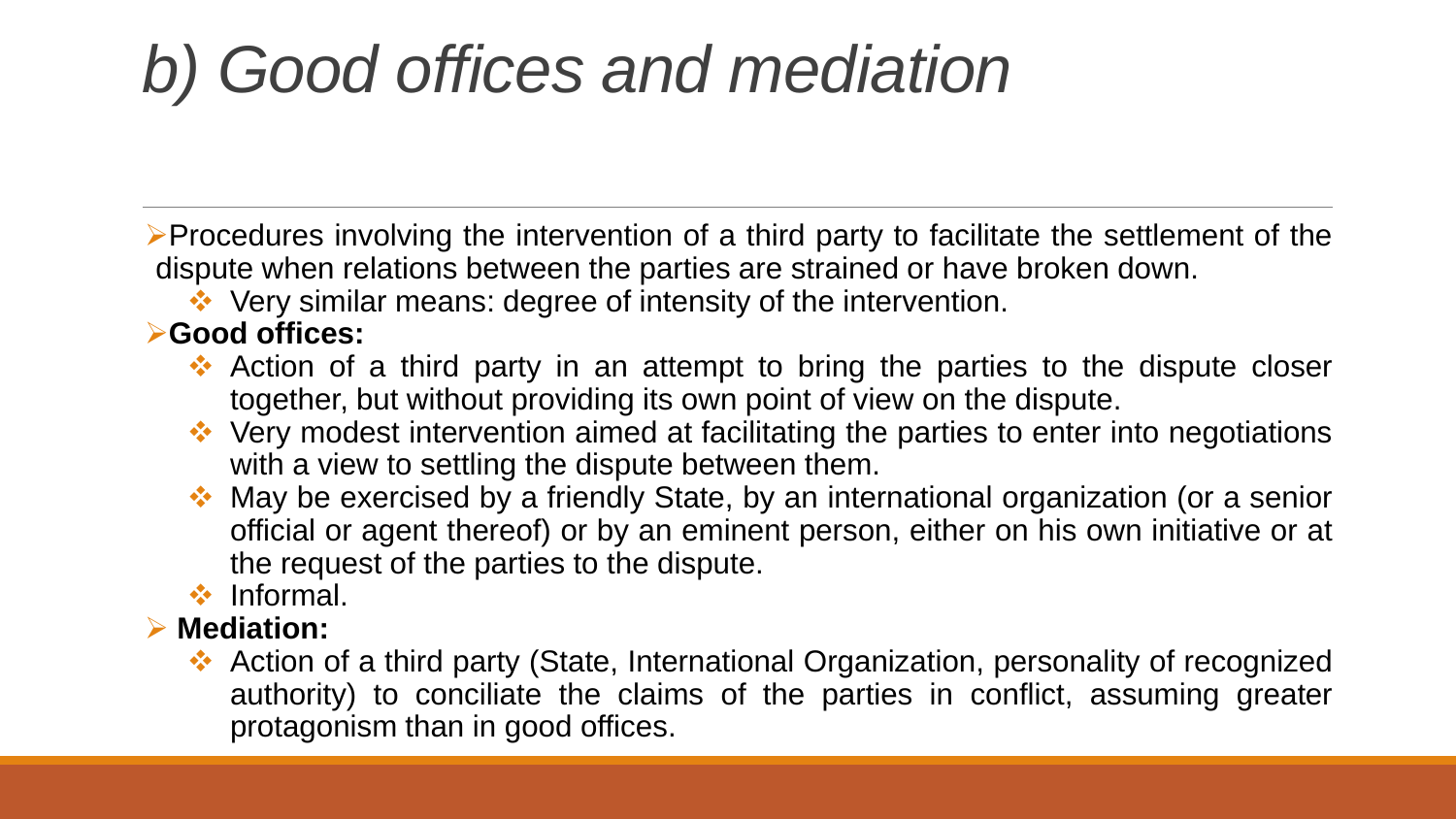- ❖ Convention for the Pacific Settlement of International Disputes of 18 October 1907: role of the mediator consists of: *"to reconcile opposing claims and to pacify resentments which may have arisen between the States in conflict" (Article 4).*
	- $\checkmark$  more direct and intense intervention between the parties, trying to bring their positions closer together, acting as a channel of communication between them, suggesting possible avenues of agreement and making efforts to accommodate the respective positions of both parties.
	- May even present his own proposals aimed at a mutually acceptable compromise solution .
- Its results are not binding on the Parties.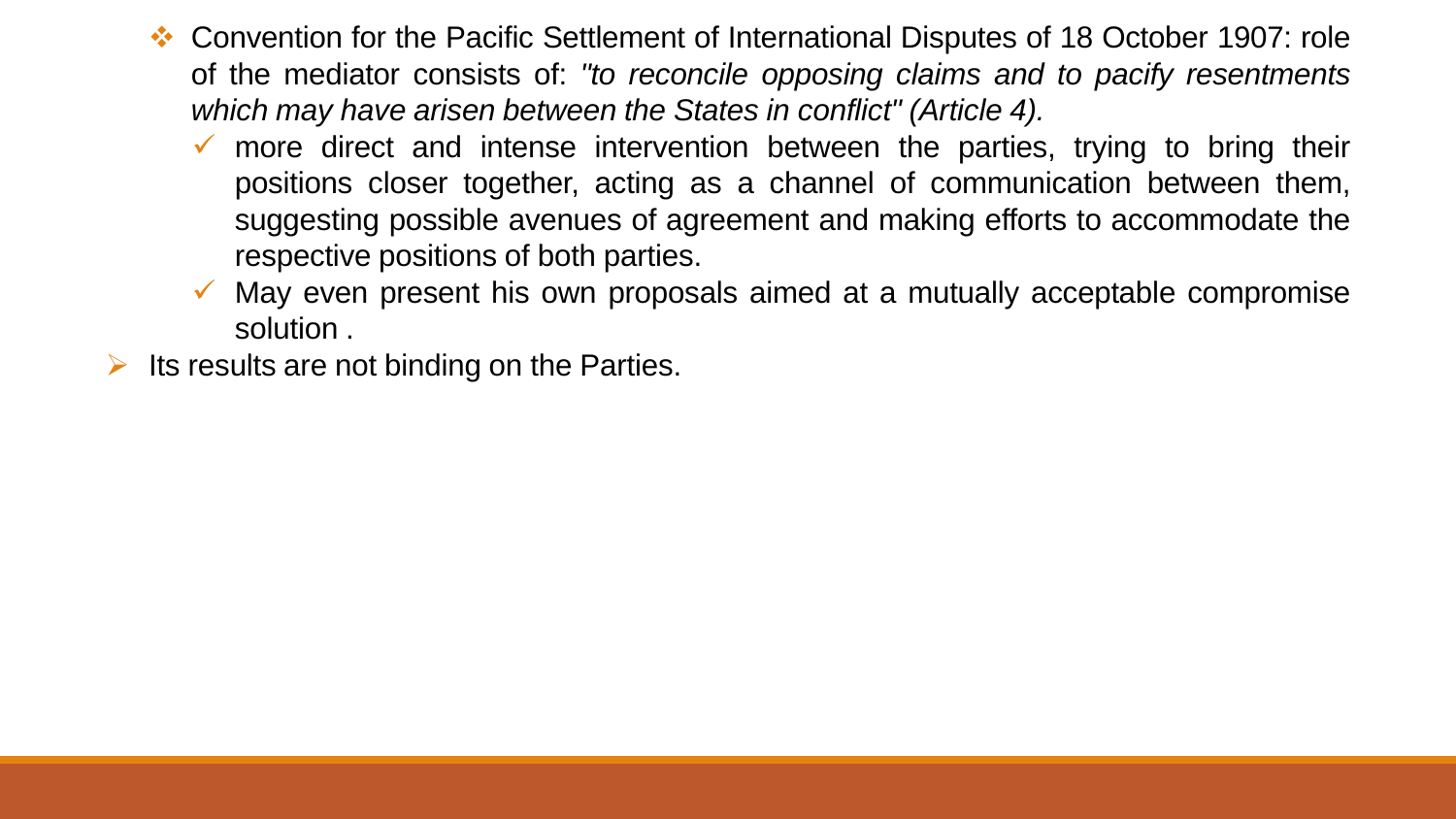## *c) Inquiry*

- ➢Inquiry or "fact finding": intervention of a third party to facilitate the settlement of the dispute when the international dispute results from a divergence of appreciation on points of fact.
	- ❖ Third party is usually not an individual person or entity but a collective body: the international commission of inquiry.
	- ❖ Intervention of a commission of inquiry, constituted with the agreement of the parties to the dispute, in order to clarify the factual issues by means of an impartial and conscientious examination.
		- ✓ Conventions: list of experts+usually regulate in some detail the procedure to be followed by the commission (adversarial examination of the data submitted in order to establish an impartial determination of the facts).
	- ❖ End of work: preparation of a report, limited to the ascertainment of the facts, which will be delivered to the parties.
		- $\checkmark$  The Parties, in the light of the facts established in the report, shall agree on the measures to be adopted to resolve the dispute .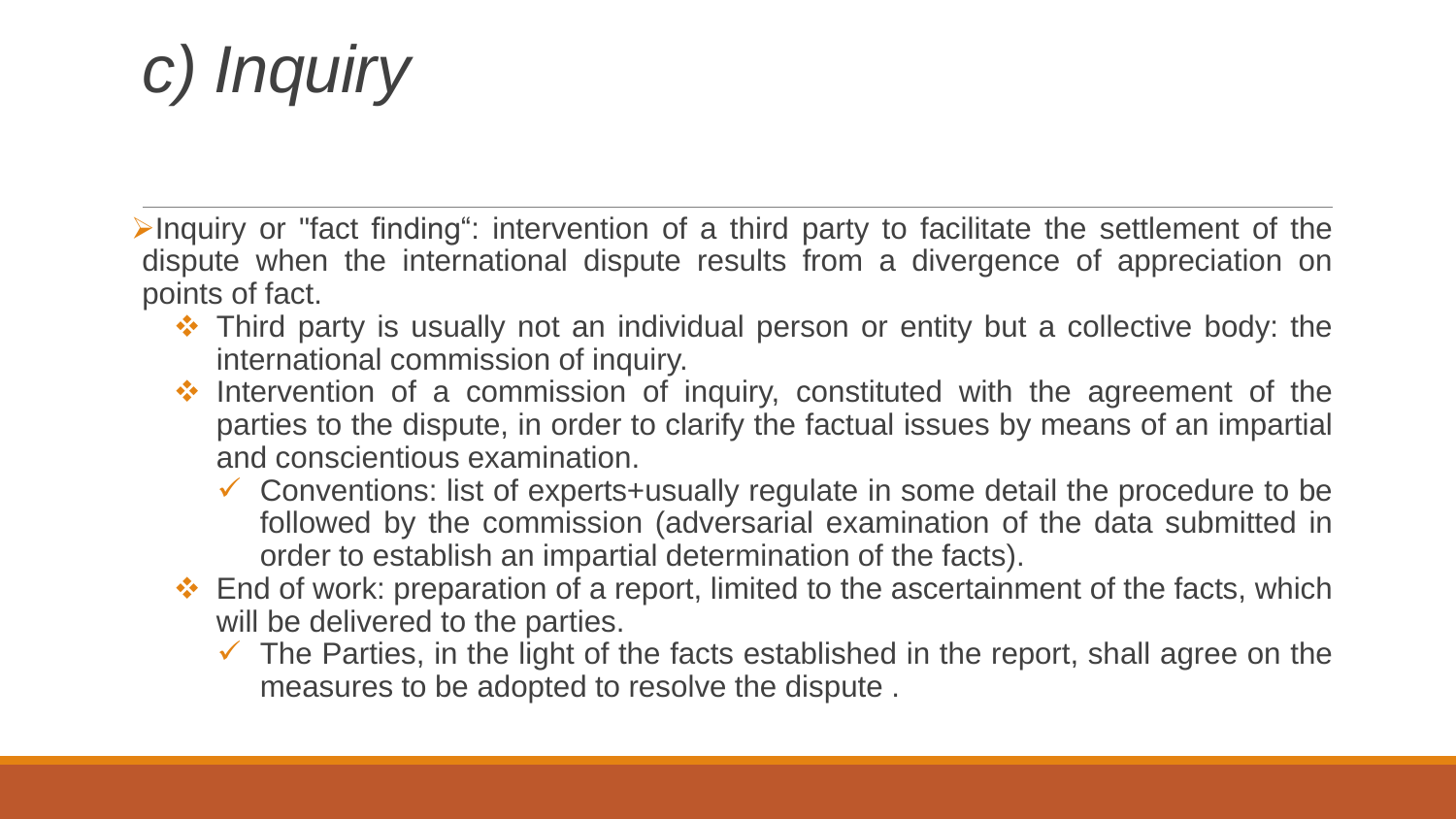➢ Fact-finding of IO in order to gain a better understanding of a situation or conflict: outside the mechanisms of direct settlement between the parties.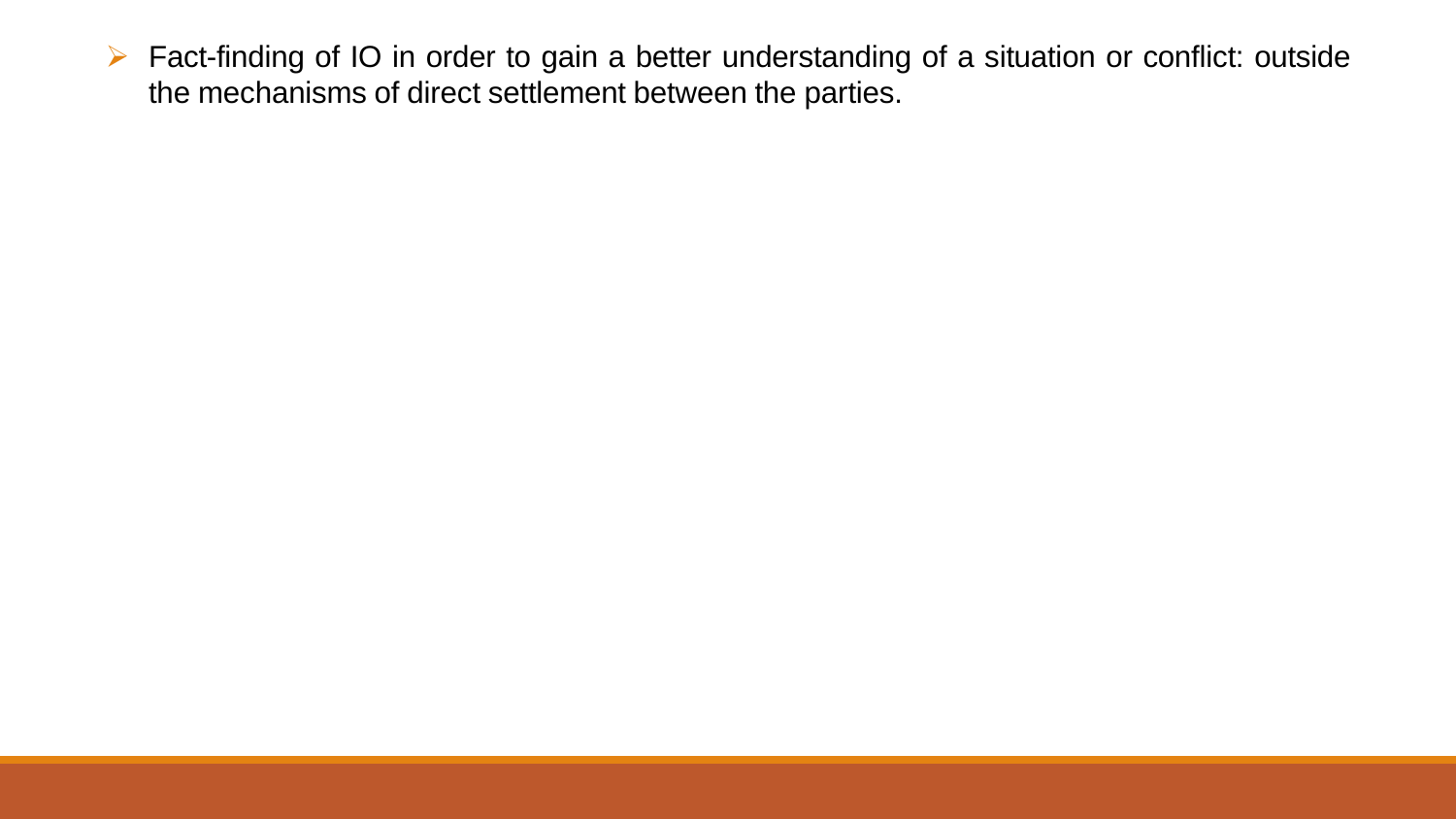### *d) Conciliation*

➢ Intervention of a third party (conciliation commission), which is constituted with the agreement of the parties, in order to clarify the issues in dispute, drawing the attention of the parties to all measures likely to facilitate an amicable settlement of the dispute and making proposals to that end.

- ❖ Carried out by a collective body: rules of procedure and scope of its functions are established in detail by the Parties.
- ❖ The conciliation commission will conduct an adversarial examination of the case, considering its factual and legal elements, and will endeavor to submit to the parties a report with recommendations containing the basic outlines of a settlement proposal.
- ❖ The report of the commission and its recommendations are not binding, but are submitted to the parties for their consideration in order to facilitate an amicable settlement of the dispute.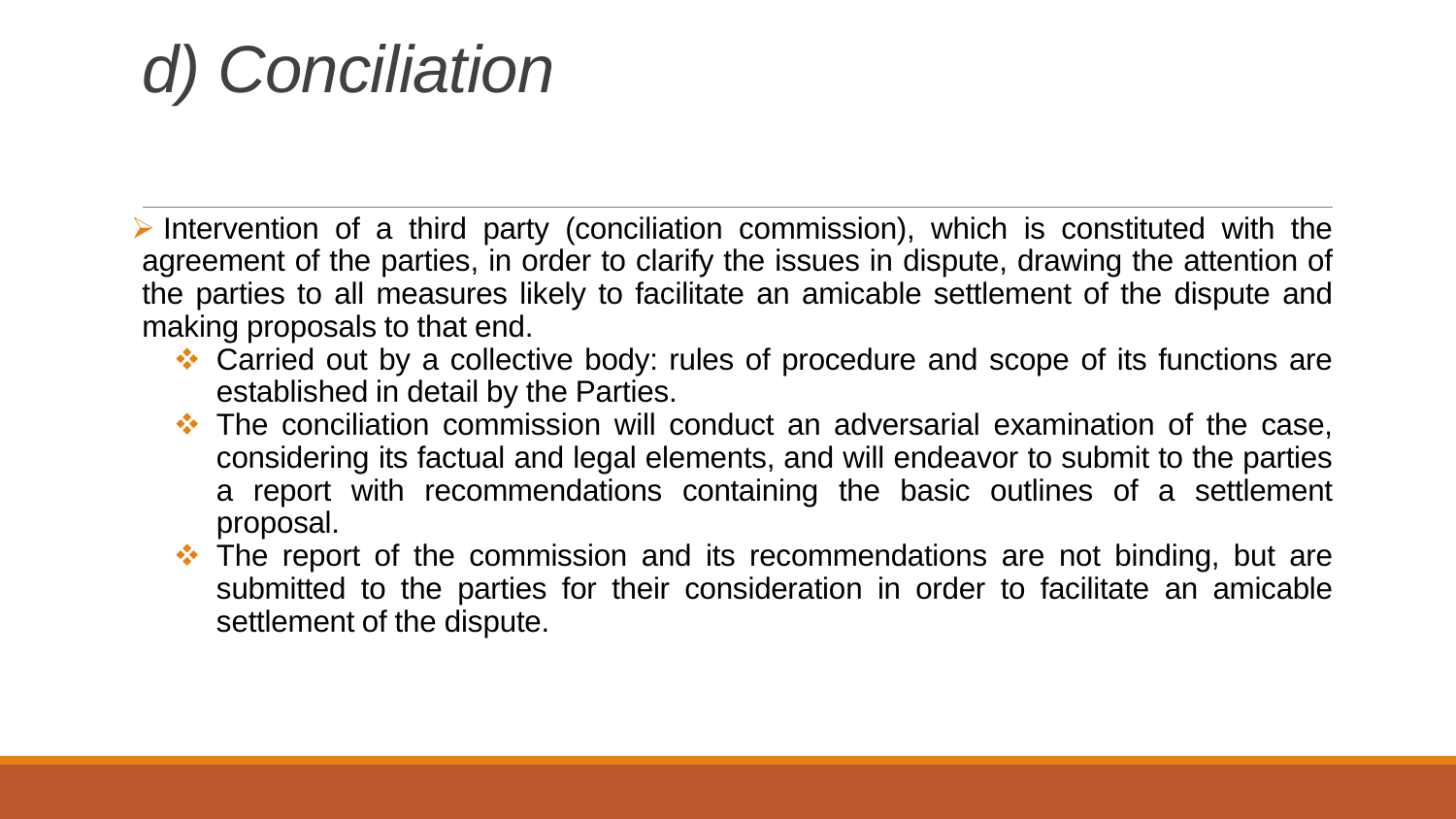### *e) Resource to regional organizations or agreements*

➢ Most regional IO: Mechanisms for the peaceful settlement of disputes, which include recourse to political and jurisdictional means of settlement. Important contribution to peacemaking in an area.

- ❖ Ex: mechanisms for the peaceful settlement of disputes that have been established by both the Council of Europe (CE) and the Organization for Security and Cooperation in Europe (OSCE).
- ➢ Regional agencies or arrangements: Chapter VIII of the UN Charter.
	- ❖ Manila Declaration 1982: recourse to regional bodies or agreements is appropriate for the peaceful settlement of disputes of a local character.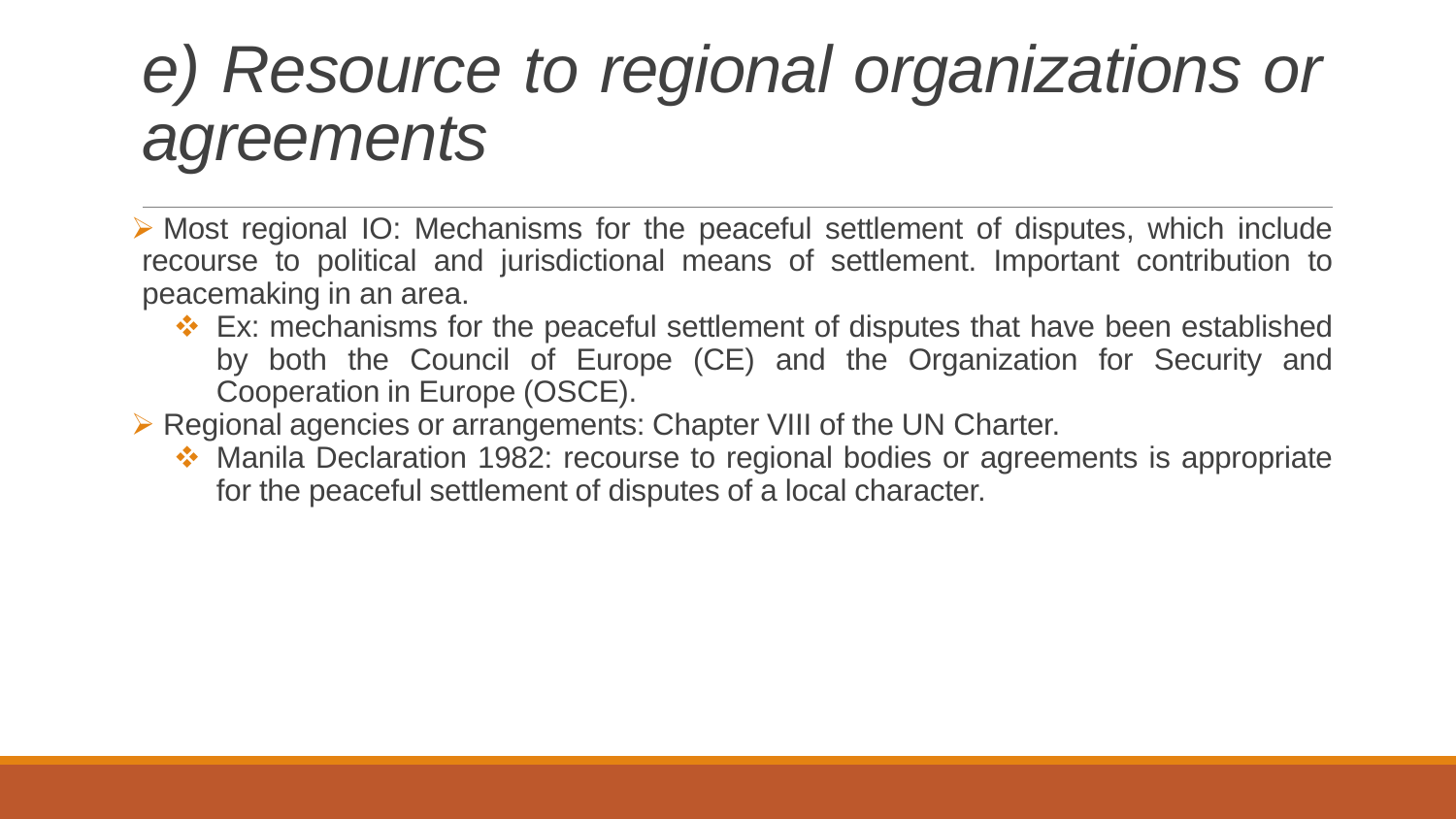#### 3. The pacific settlement of disputes by the United **Nations**

➢ UN Charter: Chapter VI (Articles 33 to 38).

- ❖ Not only of "disputes" but also of "situations".
	- $\checkmark$  First, in practice it is the State that brings the matter before the Security Council that in principle determines whether it should be registered as a "dispute" or as a "situation". Although the Security Council may modify this provisional qualification, in practice it is generally maintained.
	- $\checkmark$  Secondly, the imprecise nature of the term "situation" has allowed the Security Council to intervene in the peaceful settlement of various conflicts that could be considered "internal", despite the reservation of domestic competence of States established in Article 2.7 of the Charter.

➢ Organization's own action for the peaceful settlement of the most serious international disputes, i.e. those "the continuance of which is likely to endanger the maintenance of international peace and security" (Article 33.1), as well as for situations "likely to lead to international friction or to give rise to a dispute" (Article 34).

➢ Competence of the SC, the GA and the Secretary General, regardless of the role of the International Court of Justice in the judicial settlement of disputes.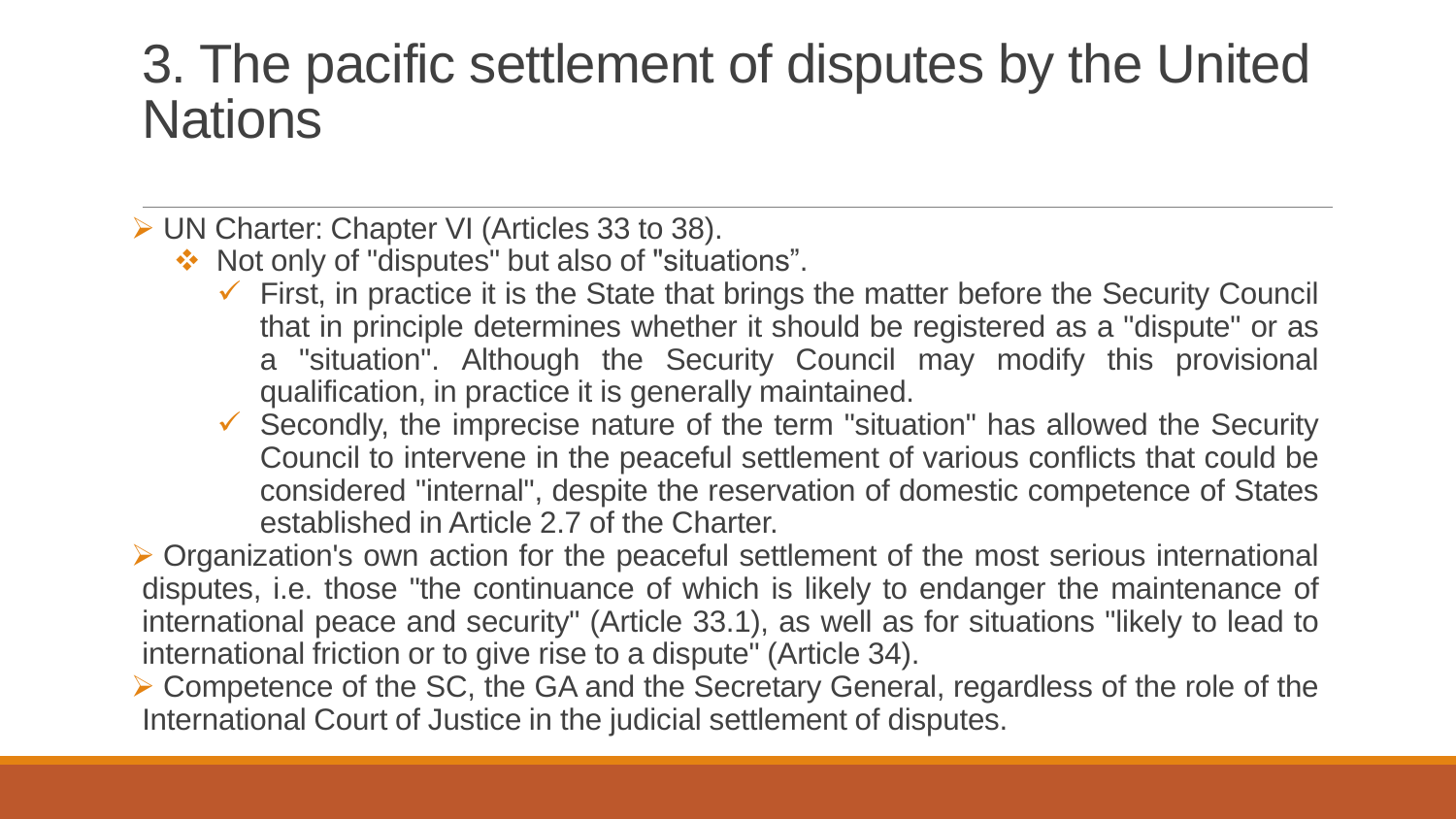## *a) Action by the Security Council*

- ➢ Article 24: "primary responsibility for the maintenance of international peace and security". Important role in the settlement of international disputes.
- ➢ Initiative:
	- ❖ On its own initiative (ex officio) to "investigate any dispute or any situation likely to lead to international friction or give rise to a dispute" (Article 34).
	- ❖ At the request of either a Member of the Organization or a non-Member (Article 35.1 &2).
		- $\checkmark$  obligation in the case of a dispute whose continuance is likely to endanger the maintenance of international peace and security, and the parties to the dispute have not succeeded in settling it by the means indicated in Article 33.
	- ❖ By both the General Assembly (Article 11.3) and the Secretary-General (Article 99) who may "bring to the attention" of the Security Council situations that are likely to endanger international peace and security .
- ➢ Modalities of action (operate in a gradual manner):
	- ❖ Investigate any dispute or situation.
	- ❖ "Urge" the parties to settle the dispute or situation by peaceful means.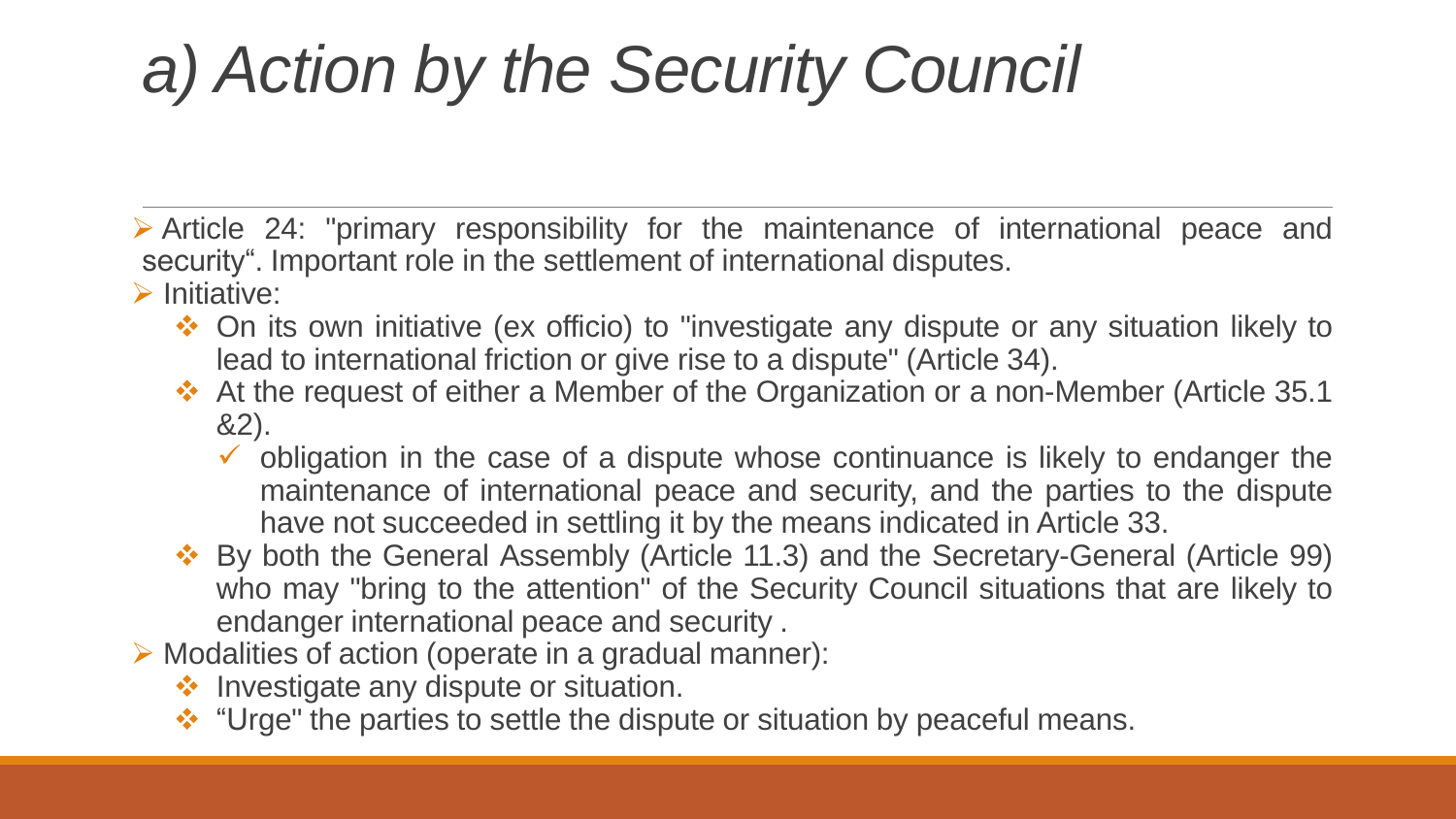- ❖ If this invitation is unsuccessful, may take more direct action by "recommending such procedures or methods of adjustment as may be appropriate".
- ❖ If the Security Council considers that the dispute is really likely to endanger the maintenance of international peace and security, it may "recommend such terms of settlement as it may deem appropriate" (Article 37.2) and, if so requested by all the parties to a dispute, make recommendations to them for the purpose of bringing about a peaceful settlement (Article 38).
- ❖ Chapter VII.
- ➢ Recommendations within the scope of Chapter VI have no binding force on the parties to the dispute.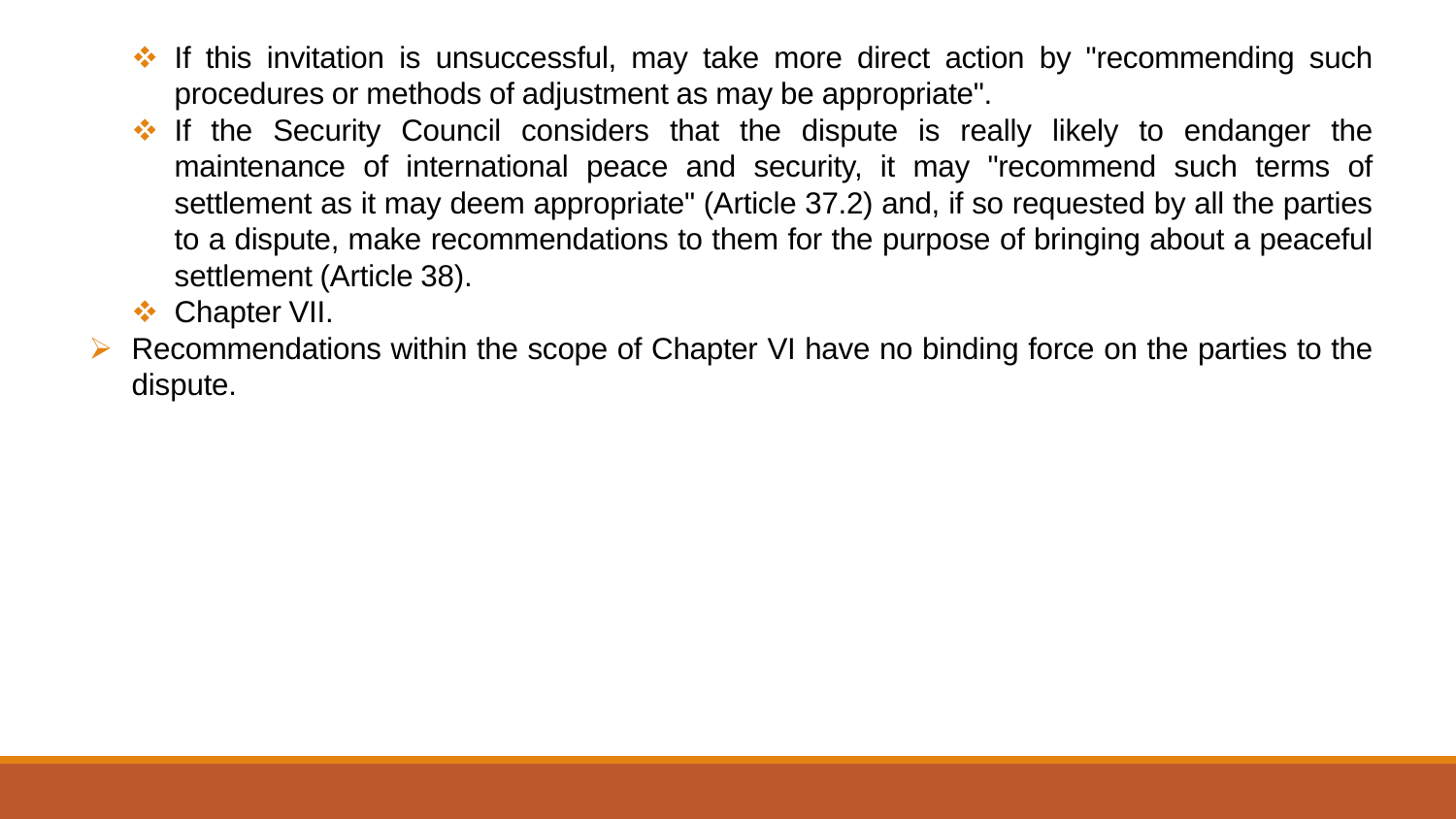### *b) Action by the General Assembly*

➢Article 10: the General Assembly may discuss any matters or questions within the limits of the Charter, and may make recommendations on such matters or questions to the Members of the United Nations and to the Security Council.

➢ Initiative:

- ❖ Any Member of the United Nations, a State which is not a Member of the United Nations, or the Security Council may bring before the General Assembly any question relating to the maintenance of international peace and security;
- ❖ the General Assembly may make recommendations concerning such questions to the State or States concerned or to the Security Council or to both the Security Council and the State or States concerned (Article 11.2).
- ❖ **Limitations**: while the Security Council is performing the functions assigned to it by the Charter with respect to a dispute or situation, the General Assembly shall refrain from making any recommendation thereon unless requested to do so by the Security Council (Article 12.1). Furthermore, any question of that nature in respect of which action is required must be referred by the General Assembly to the Security Council, before or after discussion (Article 11.2).